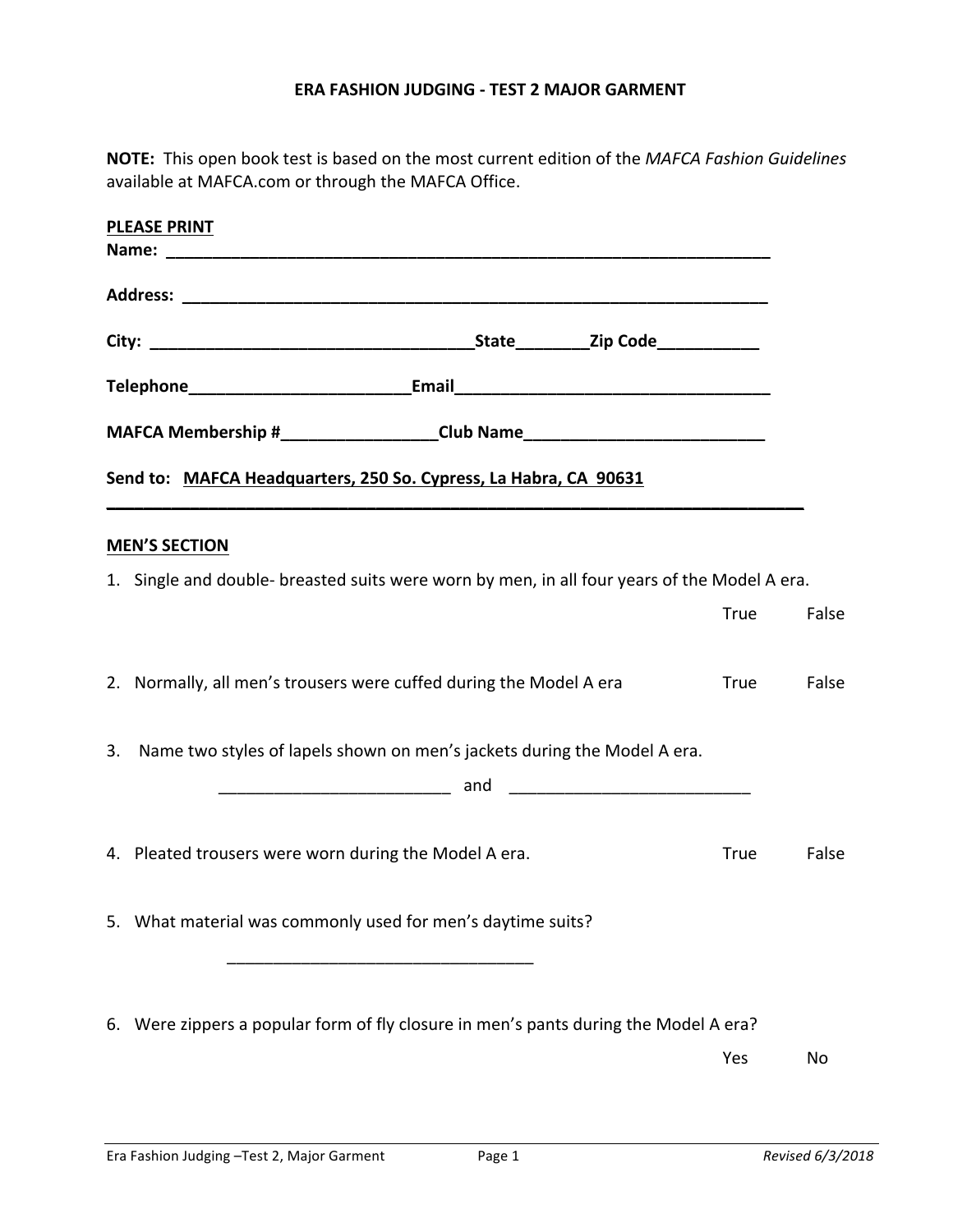## **WOMEN'S SECTION**

|    | 7. In which years were beaded dresses most commonly available in major catalogs?               |  |     |    |
|----|------------------------------------------------------------------------------------------------|--|-----|----|
|    | 8. As a general rule, where did the waistline on women's dresses fall during:                  |  |     |    |
|    |                                                                                                |  |     |    |
|    |                                                                                                |  |     |    |
|    |                                                                                                |  |     |    |
|    |                                                                                                |  |     |    |
|    |                                                                                                |  |     |    |
|    |                                                                                                |  |     |    |
| 9. | Would a woman in the Model A era 'dress up' a cotton house dress, with a hat and street shoes, |  |     |    |
|    | to make a quick trip to the store?                                                             |  | Yes | No |
|    |                                                                                                |  |     |    |
|    | 10. In which year did printed chiffon become popular for evening wear? ________________        |  |     |    |
|    |                                                                                                |  |     |    |
|    | 12. Describe the style elements of the hemlines of 1928 - 1929.                                |  |     |    |
|    |                                                                                                |  |     |    |
|    |                                                                                                |  |     |    |
|    |                                                                                                |  |     |    |
|    | 13. How did daytime and evening hemlines differ from each other in 1930 and 1931?              |  |     |    |
|    | 1930                                                                                           |  |     |    |
|    |                                                                                                |  |     |    |
|    |                                                                                                |  |     |    |
|    | 1931                                                                                           |  |     |    |
|    |                                                                                                |  |     |    |
|    |                                                                                                |  |     |    |